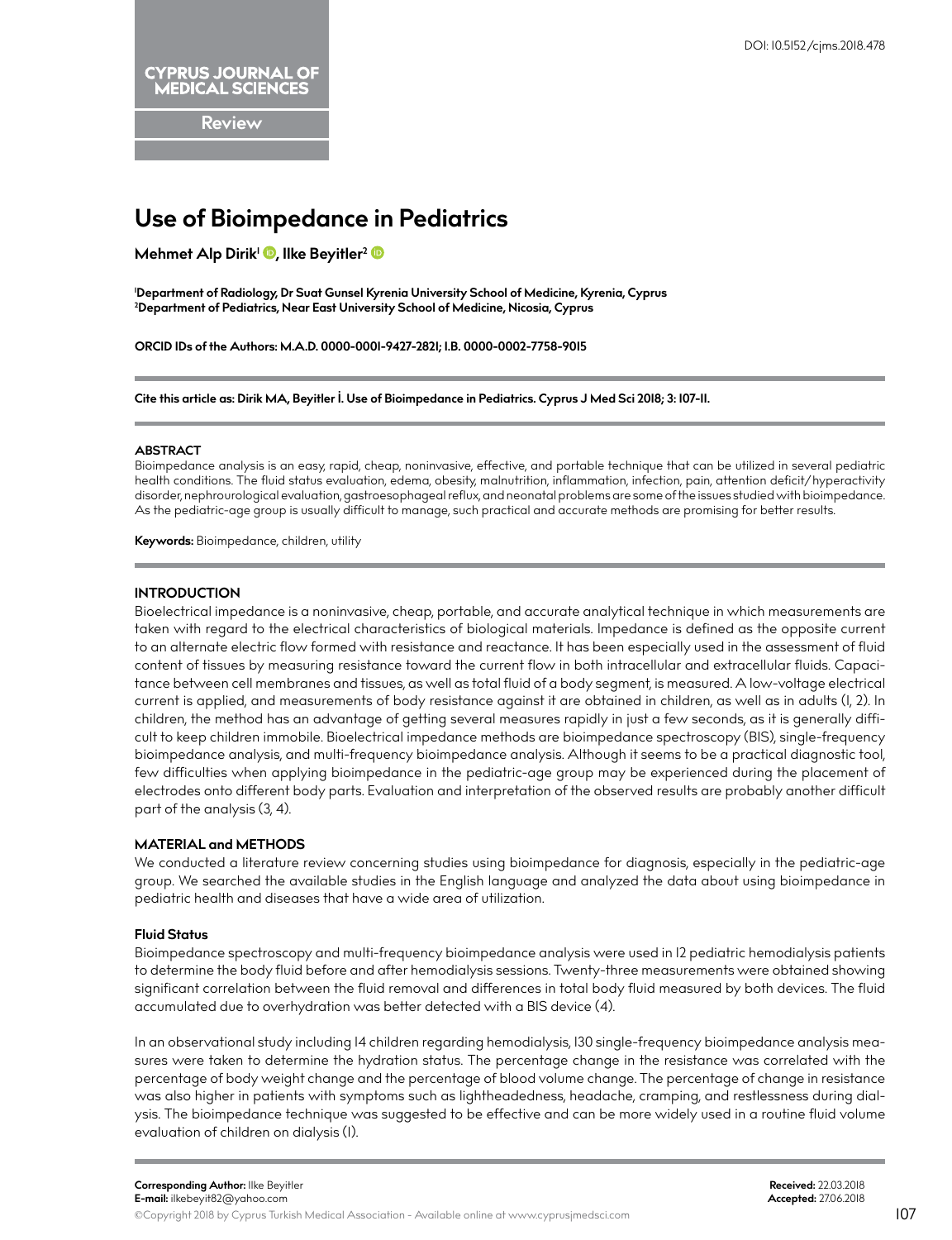However, the fluid status in a cohort of pediatric hemodialysis patients was evaluated by measuring the inferior vena cava (IVC) diameter and BIS, showing that overhydration detected by BIS and IVC diameters was not found to be correlated. The IVC diameter was only found to predict hypertension related to a volume overload. The BIS measurement was reported as not a significantly effective method for assessing the fluid volume due to its ineffectivity in detecting the intravascular volume (5).

# **Edema**

Bioimpedance spectroscopy has been defined as a reliable method for analyzing edema, as it gives information on the intracellular, extracellular, and total water content of a certain body part. Based on this feature, it is suggested that it can be successfully used for the detection of post-thrombotic lymphedema in arms and legs, which consists of the fat and muscle tissue, as well as water (3).

Peripheral edema was effectively detected by bioelectrical impedance measures in 900 patients with acute and chronic heart failure by placing electrodes on the hand, wrist, foot, and ankles. Because soft tissues of limbs form 90% of body bioimpedance, it is suggested as a trustable method of demonstrating peripheral edema (6).

Cerebral bioimpedance was used to detect cerebral edema in hypoxia-induced neonatal piglets by attaching the electrodes on the scalp. Non-invasive measurements were well correlated with invasive values obtained with a subdural catheter. Bioimpedance results were also in correlation with intracranial pressure. The technique is suggested as a good marker of intracranial events and cerebral edema due to hypoxia (7).

## **Body Composition: Obesity and Malnutrition**

The percentage of body fat in 89 children who were 5 to 18 years old was analyzed by a bioelectrical impedance analysis and dual-energy x-ray absorptiometry (DXA). The portable bioimpedance analyzer was a tetrapolar device with four electrodes placed on the feet. Measurements of two different techniques were similar to each other, supporting the use of bioimpedance for body fat detection (8).

Obese adolescents' whole body fat mass was measured by means of an bioimpedance analysis and DXA, showing correlated results, and both methods were effective in detecting the body fat percentage (9).

Single-frequency bioimpedance analysis and BIS were compared in a study that analyzed the body fat percentage before and after exercise. The results suggested that both methods were similarly effective in the body fat evaluation. However, a single-frequency bioimpedance analysis was more effective in estimating the body fat percentage in that group (10).

A cross-sectional study compared nutritional condition of 292 hospitalized children with 234 healthy controls. The bioimpedance analysis was more sensitive in detecting malnutrition and undernutrition compared with anthropometric measures of the World Health Organization criteria. It was recommended to evaluate hospitalized children with the bioimpedance analysis to detect malnutrition as early as possible and to be able to avoid related complications (11).

In a prospective cohort study, 486 children were involved, and a higher birth weight was correlated with higher fat mass percentage and fat mass in later childhood that was measured by bioimpedance technique (12).

Gestational weight gain of mothers and birth weight of newborns were found as positively correlated in a cross-sectional study. The bioimpedance analysis was a reliable method of measuring the fat mass and fat-free mass of individuals (13).

Cardiovascular risk parameters of pediatric juvenile idiopathic arthritis patients were determined with segmental body fat composition analyzer by measuring the body mass and body fat percentage. The percentage of fat tissue in patients was found similar in patients and healthy controls (14).

Children with late-diagnosed vesicoureteral reflux (VUR) were evaluated with the bioimpedance analysis regarding their growth. The body mass, fat mass, fat-free mass, and cell mass were measured. It was shown that growth is negatively affected in children with VUR and that it should be diagnosed earlier to avoid such morbidities (15).

## **Inflammation**

Bioimpedance analysis measures were taken in a large cross-sectional study by electrodes placed on the metacarpal bones, hands, and wrist of the upper extremities, and foot, fibula, and metatarsal bones of the lower extremity. Results were found to be positively correlated with stress monitored by cortisol and inflammation monitored by means of the high-sensitive C-reactive protein levels. Bioimpedance is suggested to be useful in diagnosis, detection of complications, and treatment response of patients with stress, inflammation, and nonspecific symptoms such as that of metabolic syndrome (16).

The presence and localization of periodontal tissue inflammation were observed in the bioimpedance values by means of different conductivity and frequencies of the inflamed site (17).

As the diagnosis of inflammation of periodontal and peri-implantal tissues in dentistry is done by naked-eye observation of hyperemia or edema, the bioimpedance measurements were suggested to be effectively used in another study to detect these areas both before and after treatment (18).

The airway inflammation in asthmatic children was evaluated, and the extracellular bioelectrical conductivity of the lower respiratory tract decreased after avoiding the exposure to house dust mites at high altitudes (19).

## **Infections**

The bioimpedance analysis was used in differentiating patients with dengue fever from the control group of healthy people. Reactance, intracellular water, its ratio to extracellular water, and ratio of extracellular mass to body cell mass were factors correlated with symptoms of the infection group (20).

Fever due to an influenza A infection outbreak in Amazonas demonstrated that patients with fever had a significantly increased reactance and decreased resistance and impedance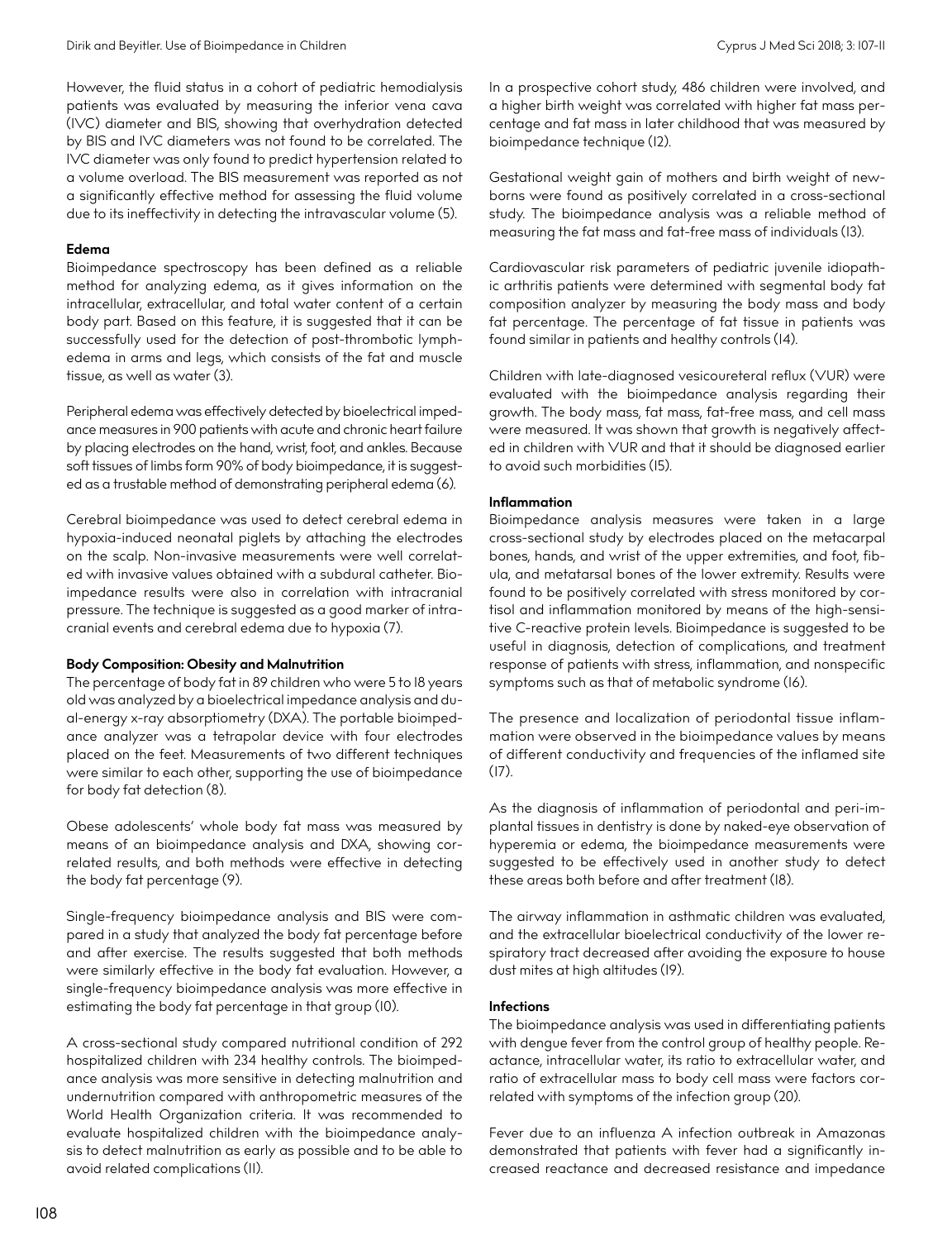that may be attributed to a decrease in the extracellular water body content. The values were shown to return to normal after treatment (21).

## **Pain**

An aminolaevulinic acid cream was applied as a photosensitizer in people undergoing dermal photodynamic therapy, and BIS measures were taken. The aim was to compare the pain felt in the group that used the cream and the control group. Skin impedance was significantly lower in people treated with aminolaevulinic acid (22).

## **Attention Deficit/Hyperactivity Disorder**

Forehead electrodes were used to assess the bioimpedance analysis measures in children diagnosed with attention deficit/ hyperactivity disorder (ADHD). Conductivity was significantly higher in the ADHD group than healthy controls. The method is recommended as a noninvasive easy way for early diagnosis and monitorization of treatment response (23).

#### **Nephrourological Evaluation**

A bioimpedance analysis was performed in children with VUR before and after voiding. Bladder and ureter fluid measures were decreased in patients with VUR, while the values were not decreased in patients without VUR (2).

Creatinine clearance and 24-hour urinary protein excretion were accurately estimated by measuring the body cell mass with bioimpedance in patients with chronic kidney disease. Results were used to predict the quantification of renal functions effectively (24).

Children with nutcracker syndrome were evaluated by means of a bioimpedance analysis, which demonstrated results according to the left renal vein entrapment. The patients had slimmer body, with lower bioimpedance measures. It was suggested to restore the aortomesenteric fat tissue with nutrition, which may resolve the left renal vein entrapment (25).

Bioimpedance was compared in normal rat bladders and those with infravesical obstruction. In rats with infravesical obstruction, voiding did not normalize the vesical circulation, while it was normalized in normal rats (26).

Anesthesia was given to a porcine model, and percutaneous needle inserted into the kidney showed a decrease in tissue bioimpedance measures, suggesting that the needle bioimpedance technique may be used in percutaneous procedures (27).

#### **Gastroesophageal Reflux**

Small esophageal mucosa changes were detected by BIS in an animal model by measuring the dilation of intercellular spaces and resistivity. It may be possible to detect gastroesophageal reflux in very early stages with this method (28).

#### **Neonatal Period**

The cardiac output of mechanically ventilated newborns was measured by thoracic bioimpedance and compared with values on a Doppler ultrasound. The methods were well correlated, so the results suggested that bioimpedance may be a noninvasive and reliable method of cardiac output measurement (29).

Thoracic bioimpedance was used to assess the cardiac output in term and preterm animal neonates. A significant correlation was observed between bioimpedance and the thermodilution indicator method. The method may be useful in infants, as well as children (30).

A prospective blinded controlled study evaluated 114 measures of bioimpedance in preterm newborns. Electrodes were used for heart and transcutaneous oxygen monitorization. Resistance and reactance were compared and did not show interference with each other, suggesting that this way of oxygen monitorization by bioimpedance is valid in newborns (31).

Newborns with respiratory distress after birth were shown to have more thoracic fluid than healthy controls, which was measured by bioimpedance at birth and 24 hours after birth (32).

Cerebral impedance was used in newborn piglets born with hypoxia and several measurements taken in the first 12 hours of life. Although the hypoxic group values were different from the control group, the difference was not significant, suggesting further evaluation (33).

The pharmacokinetics of gentamicin was evaluated by a multi-frequency bioimpedance analysis in infants in a neonatal intensive care unit. Gentamicin distribution between therapeutic and toxic levels was predicted with this method (34).

#### **Correlation with Ultrasonography**

Detection of lymphedema using bioimpedance has been defined as an easy and reliable method. There have been only limited studies comparing the bioimpedance analysis and ultrasonography (US) correlation (35).

In another study, lung US and BIS were compared, and it was concluded that BIS can be used together with clinical findings and blood pressure measures to evaluate the fluid status of children with end-stage renal disease (36).

Nineteen patients with nephrotic syndrome and the control group of 25 healthy people were evaluated with a multi-frequency bioimpedence analysis. [Hypovolemia](https://www.sciencedirect.com/topics/medicine-and-dentistry/hypovolemia) was not observed in the nephrotic syndrome attack. Bioimpedance can be routinely used as a practical method to control the hydration condition of nephrotic syndrome patients (37).

Also, the use of bioimpedence has been useful in the evaluation of fat deposition in non-alcoholic fatty liver disease, and results were positively correlated with US (38).

The evaluation of the effectiveness of lung US in detecting changes in the volume load of patients undergoing hemodialysis and comparison with the gold standard bioimpedance technique indicated that bioimpedance and US may show different but complementary findings. Bioimpedance may be more effective in the hydration status detection, while US may show cardiac and overhydration findings. The effect of dialysis can also be demonstrated (39).

## **CONCLUSION**

It can be concluded that bioimpedance is an effective and easy method of diagnosis in a variety of pediatric health issues, al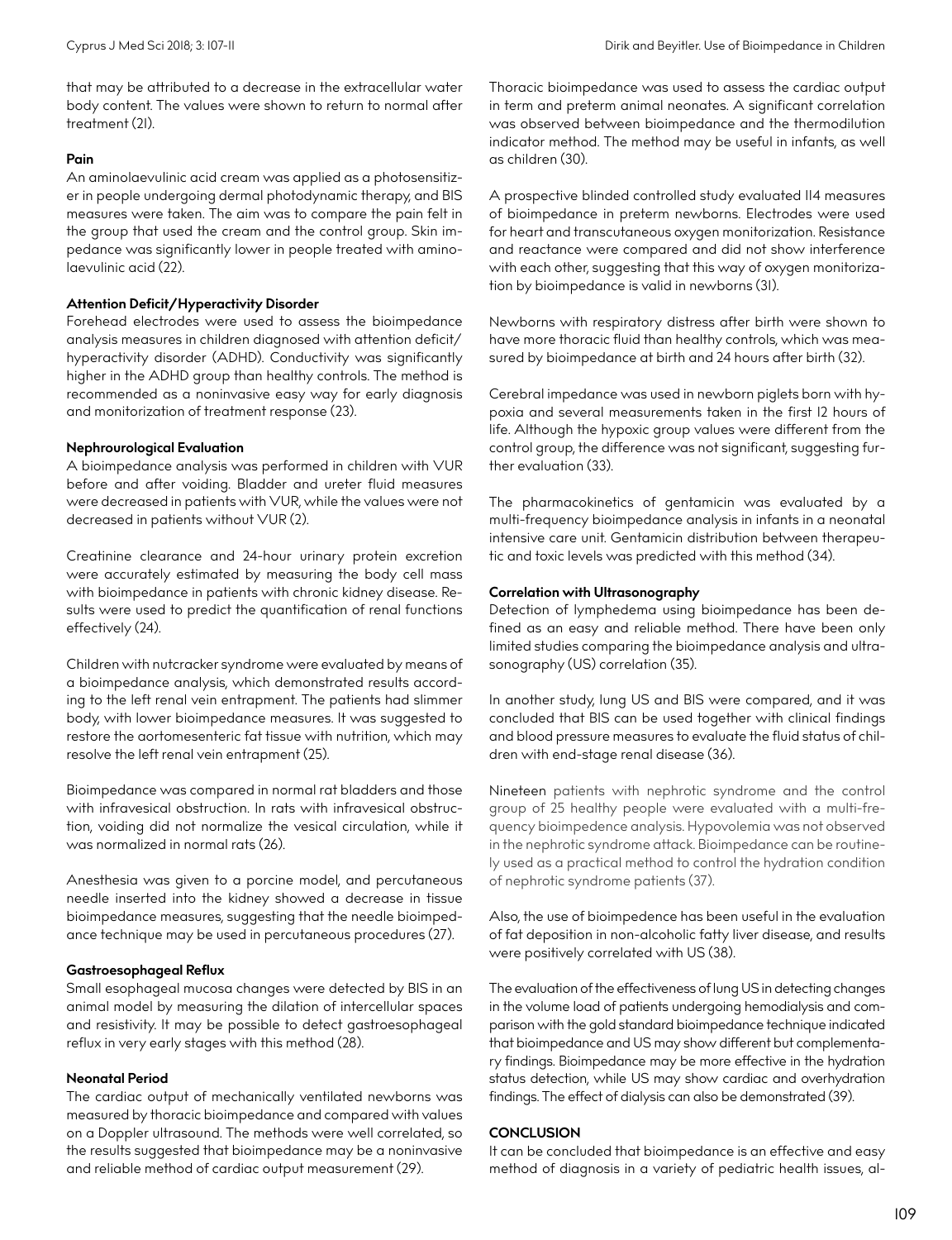lowing urgent appropriate management and interventional therapies according to their necessity.

Peer-review: Externally peer-reviewed.

**Author contributions:** Conception - M.A.D., I.B.; Design- M.A.D., I.B.; Supervision - M.A.D., I.B.; Data collection and processing - M.A.D., I.B.; Analysis and interpretation - M.A.D., I.B.; Literature review - M.A.D., I.B.; Writer - M.A.D., I.B.; Critical review - M.A.D., I.B.

**Conflict of Interest:** The authors have no conflicts of interest to declare.

**Financial Disclosure:** The authors declared that this study has received no financial support.

**Acknowledgement:** The authors would like to thank Prof. Dr. Salih Kavukcu for his valuable support and help.

## **REFERENCES**

- 1. Oh G, Wong C, Begin B, Salsbery K, Sutherland S, Chaudhuri A. Whole-body single-frequency bioimpedance analysis in pediatric hemodialysis patients. Pediatr Nephrol 2014; 29: 1417-23. [\[CrossRef\]](https://doi.org/10.1007/s00467-014-2778-7)
- 2. Bayram MT, Alaygut D, Turkmen M, Soylu A, Kavukcu S. Bioelectric impedance analysis in the diagnosis of vesicoureteral reflux. Iran J Pediatr 2015; 25: e2183. [\[CrossRef\]](https://doi.org/10.5812/ijp.2183)
- 3. Avila ML, Ward LC, Feldman BM, Montoya MI, Stinson J, Kiss A, et al. Normal values for segmental bioimpedance spectroscopy in pediatric patients. PLoS One 2015; 10: e0126268. [\[CrossRef\]](https://doi.org/10.1371/journal.pone.0126268)
- 4. Yang EM, Park E, Ahn YH, Choi HJ, Kang HG, Cheong HI, et al. Measurement of fluid status using bioimpedance methods in Korean pediatric patients on hemodialysis. J Korean Med Sci 2017; 32: 1828- 34. [\[CrossRef\]](https://doi.org/10.3346/jkms.2017.32.11.1828)
- 5. Torterüe X, Dehoux L, Macher MA, Niel O, Kwon T, Deschênes G, et al. Fluid status evaluation by inferior vena cava diameter and bioimpedance spectroscopy in pediatric chronic hemodialysis. BMC Nephrol 2017; 18: 373. [\[CrossRef\]](https://doi.org/10.1186/s12882-017-0793-1)
- 6. Massari F, Iacoviello M, Scicchitano P, Mastropasqua F, Guida P, Riccioni G, et al. Accuracy of bioimpedance vector analysis and brain natriuretic peptide in detection of peripheral edema in acute and chronic heart failure. Heart Lung 2016; 45: 319-26. [\[CrossRef\]](https://doi.org/10.1016/j.hrtlng.2016.03.008)
- 7. Lingwood BE, Dunster KR, Colditz PB, Ward LC. Noninvasive measurement of cerebral bioimpedance for detection of cerebral edema in the neonatal piglet. Brain Res 2002; 945: 97-105. [\[CrossRef\]](https://doi.org/10.1016/S0006-8993(02)02744-0)
- 8. Barreira TV, Staiano AE, Katzmarzyk PT. Validity assessment of a portable bioimpedance scale to estimate body fat percentage in white and African American children and adolescents. Pediatr Obes 2013; 8: e29-32. [\[CrossRef\]](https://doi.org/10.1111/j.2047-6310.2012.00122.x)
- Verney J, Metz L, Chaplais E, Cardenoux C, Pereira B, Thivel D. Bioelectrical impedance is an accurate method to assess body composition in obese but not severely obese adolescents. Nutr Res 2016; 36: 663-70. [\[CrossRef\]](https://doi.org/10.1016/j.nutres.2016.04.003)
- 10. Nickerson BS, Esco MR, Kliszczewicz BM, Freeborn TJ. Comparison of bioimpedance and underwater weighing body fat percentage before and acutely after exercise at varying intensities. J Strength Cond Res 2017; 31: 1395-1402. [\[CrossRef\]](https://doi.org/10.1519/JSC.0000000000001716)
- Pileggi VN, Monteiro JP, Margutti AV, Camelo JS Jr. Prevalence of child malnutrition at a university hospital using the World Health Organization criteria and bioelectrical impedance data. Braz J Med Biol Res 2016; 49: pii: S0100-879X2016000300705.
- 12. Pereira-Freire JA, Lemos JO, de Sousa AF, Meneses CC, Rondó PH. Association between weight at birth and body composition in childhood: A Brazilian cohort study. Early Hum Dev 2015; 91: 445-9. [\[CrossRef\]](https://doi.org/10.1016/j.earlhumdev.2015.05.004)
- 13. Mărginean C, Mărginean CO, Bănescu C, Melit L, Tripon F, Iancu M. Impact of demographic, genetic and bioimpedance factors on gestational weight gain and birth weight in a Romanian population. Medicine (Baltimore) 2016; 95: e4098. [\[CrossRef\]](https://doi.org/10.1097/MD.0000000000004098)
- 14. Jednacz E, Rutkowska-Sak L. Assessment of the body composition and parameters of the cardiovascular risk in juvenile idiopathic arthritis. Biomed Res Int 2015; 2015: 619023. [\[CrossRef\]](https://doi.org/10.1155/2015/619023)
- 15. Torun Bayram M, Kavukçu S, Soylu A. Body composition with bioelectrical impedance analysis and body growth in late-diagnosed vesicoureteral reflux. Minerva Pediatr 2017; 69: 174-80.
- 16. Tsigos C, Stefanaki C, Lambrou GI, Boschiero D, Chrousos GP. Stress and inflammatory biomarkers and symptoms are associated with bioimpedance measures. Eur J Clin Invest 2015; 45: 126-34. [\[CrossRef\]](https://doi.org/10.1111/eci.12388)
- 17. Cosoli G, Scalise L, Cerri G, Russo P, Tricarico G, Tomasini EP. Bioimpedancemetry for the assessment of periodontal tissue inflammation: a numerical feasibility study. Comput Methods Biomech Biomed Engin 2017; 20: 682-90. [\[CrossRef\]](https://doi.org/10.1080/10255842.2017.1291804)
- 18. Cosoli G, Scalise L, Tricarico G, Russo P, Cerri G. Bioimpedance measurements in dentistry to detect inflammation: numerical modelling and experimental results. Physiol Meas 2017; 38: 1145-57. [\[CrossRef\]](https://doi.org/10.1088/1361-6579/aa5c7b)
- 19. Peroni DG, Bodini A, Loiacono A, Paida G, Tenero L, Piacentini GL. Bioimpedance monitoring of airway inflammation in asthmatic allergic children. Allergol Immunopathol (Madr) 2009; 37: 3-6. [\[CrossRef\]](https://doi.org/10.1016/S0301-0546(09)70243-5)
- 20. Faisal T, Ibrahim F, Taib MN. Analysis of significant factors for dengue infection prognosis using the self organizing map. Conf Proc IEEE Eng Med Biol Soc 2008; 2008: 5140-3.
- 21. Marini E, Buffa R, Contreras M, Magris M, Hidalgo G, Sanchez W, et al. Effect of Influenza – induced fever on human bioimpedance values. PloS One 2015; 10: e0125301. [\[CrossRef\]](https://doi.org/10.1371/journal.pone.0125301)
- 22. Mikolajewska P, Rømoen OT, Martinsen OG, Iani V, Moan J, Grimmes S, et al. Bioimpedance for pain monitoring during cutaneous photodynamic therapy: Preliminary study. Photodiagnosis Photodyn Ther 2011; 8: 307-13. [\[CrossRef\]](https://doi.org/10.1016/j.pdpdt.2011.06.001)
- 23. Caudal F. New marker using bioimpedance technology in screening for attention deficit/ hyperactivity disorder (ADHD) in children as an adjunct to conventional diagnostic methods. Psychol Res Behav Manag 2011; 4: 113-7.
- 24. Flury S, Trachsler J, Schwarz A, Ambühl PM. Quantification of excretory renal function and urinary protein excretion by determination of body cell mass using bioimpedance analysis. BMC Nephrol 2015; 16: 174. [\[CrossRef\]](https://doi.org/10.1186/s12882-015-0171-9)
- 25. Yavuz S, Kıyak A, Er A, Korkmaz O. The utility of bioimpedance analysis for monitoring the children with nutcracker syndrome. Eur J Pediatr 2015; 174: 1393-97. [\[CrossRef\]](https://doi.org/10.1007/s00431-015-2535-3)
- 26. Kirpatovsky VI, Mudraya IS, Revenko SV, Nesterov AV, Gavrilov IY, Khromov RA, et al. Assessment of intramural blood flow and neurogenic control in intact and hypertrophic urinary bladder with harmonic analysis of bioimpedance in rats. Bull Exp Biol Med 2012; 153: 436-40. [\[CrossRef\]](https://doi.org/10.1007/s10517-012-1734-4)
- 27. Roberts WW, Fugita OE, Kavoussi LR, Stoianovici D, Solomon SB. Measurement of needle- tip bioimpedance to facilitate percutaneous access of the urinary and biliary systems: first assessment of an experimental system. Invest Radiol 2002; 37: 91-4. [\[CrossRef\]](https://doi.org/10.1097/00004424-200202000-00007)
- 28. Lundin P, Karpefors M, Carlsson K, Hansen MB, Ruth M. Bioimpedance spectroscopy: a new tool to assess early esophageal changes linked to gastroesophageal reflux disease? Dis Esophagus 2011; 24: 462-9. [\[CrossRef\]](https://doi.org/10.1111/j.1442-2050.2011.01181.x)
- 29. Tibballs J. A comparative study of cardiac output in neonates supported by mechanical ventilation: measurement with thoracic electrical bioimpedance and pulsed Doppler ultrasound. J Pediat 1989; 114: 632-5. [\[CrossRef\]](https://doi.org/10.1016/S0022-3476(89)80710-3)
- 30. Belik J, Pelech A. Thoracic electric bioimpedance measurement of car-diac output in the newborn infant. J Pediatr 1988; 113: 890-5. [\[CrossRef\]](https://doi.org/10.1016/S0022-3476(88)80026-X)
- 31. Comym VC, Macedu YS, Neves EK, Bueno AC, Fernandez HC, Moreira ME, et al. Interference of heart and transcutaneous oxygen monitoring in the measurement of bioelectrical impedance analysis in preterm newborns. J Pediatr (Rio J) 2016; 92: 528-31. [\[CrossRef\]](https://doi.org/10.1016/j.jped.2016.01.009)
- Paviotti G, Cunto AD, Moressa V, Bettiol C, Demarini S. Thoracic fluid content by electric bioimpedance correlates with respiratory distress in newborns. J Perinatol 2017; 37: 1024-27. [\[CrossRef\]](https://doi.org/10.1038/jp.2017.100)